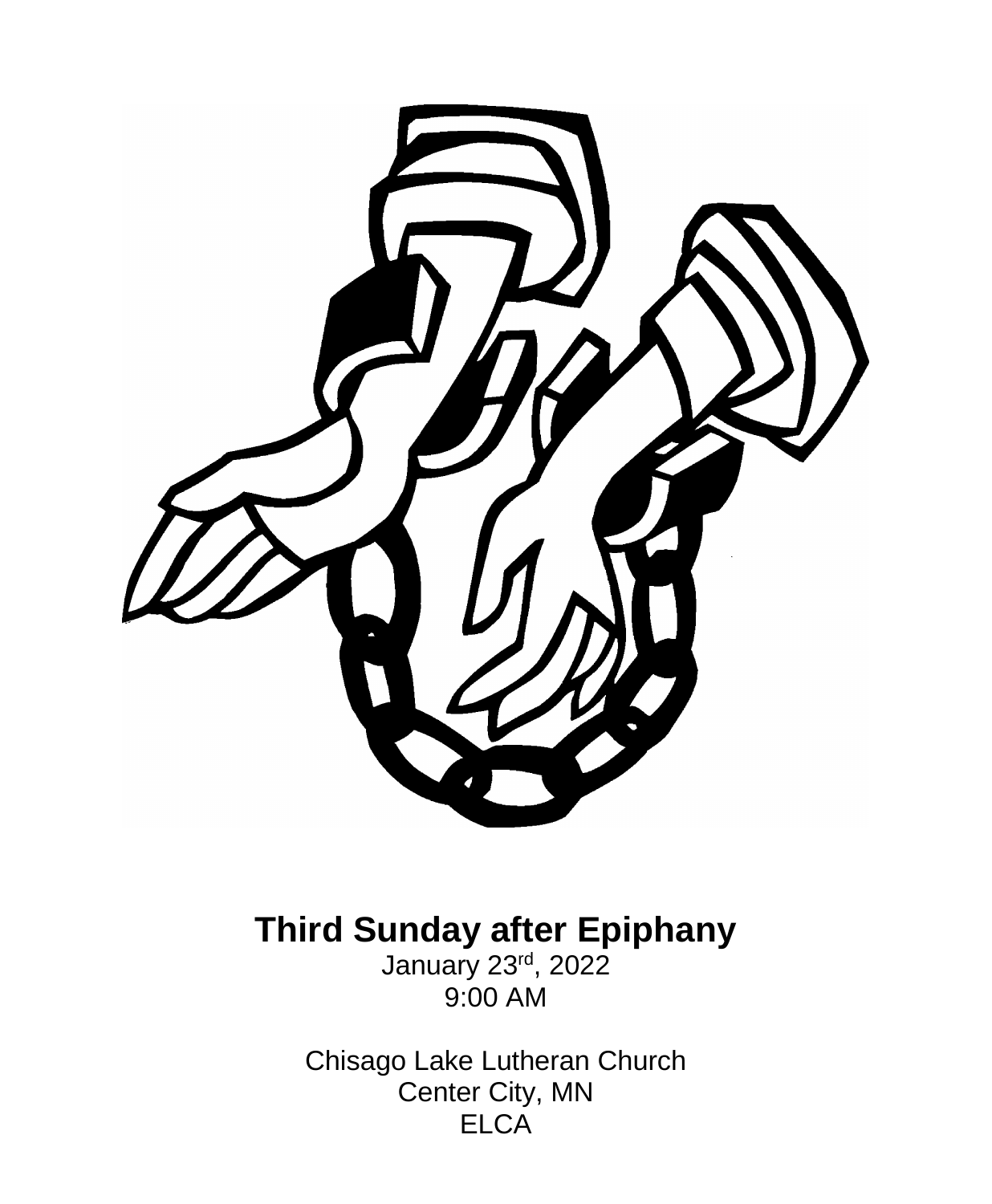### **WELCOME TO CHISAGO LAKE LUTHERAN CHURCH**

If you are a first-time visitor, welcome! We are glad you are here. At Chisago Lake Lutheran Church, we are "Grounded in the Gospel, Guided by the Spirit." We are a congregation of the Evangelical Lutheran Church in America (ELCA) and strive to be God's hands active in the world. While we are a church with a rich history, we are also a church for today.

There are devices to assist those of us who are hearing impaired at the front entrance when you enter. Please see Julie Riemer for guidance use if needed.

#### WELCOME & ANNOUNCEMENTS

CONFESSION AND FORGIVENESS Blessed be the holy Trinity, + one God. who creates us, redeems us, and calls us by name. **Amen.**

> Let us confess our sin in the presence of God and of one another. *Silence is kept for reflection.*

Most merciful God,

**we confess that we have sinned against you and your beloved children. We have turned our faces away from your glory when it did not appear as we expected. We have rejected your word when it made us confront ourselves. We have failed to show hospitality to those you called us to welcome. Accept our repentance for the things we have done and the things we have left undone. For the sake of Jesus Christ, have mercy on us. Forgive us and lead us, that we may bathe in the glory of your Son born among us, and reflect your love for all creation. Amen.**

Rejoice in this good news:

In  $+$  Christ Jesus, your sins are forgiven. You are descendants of the Most High, adopted into the household of Christ,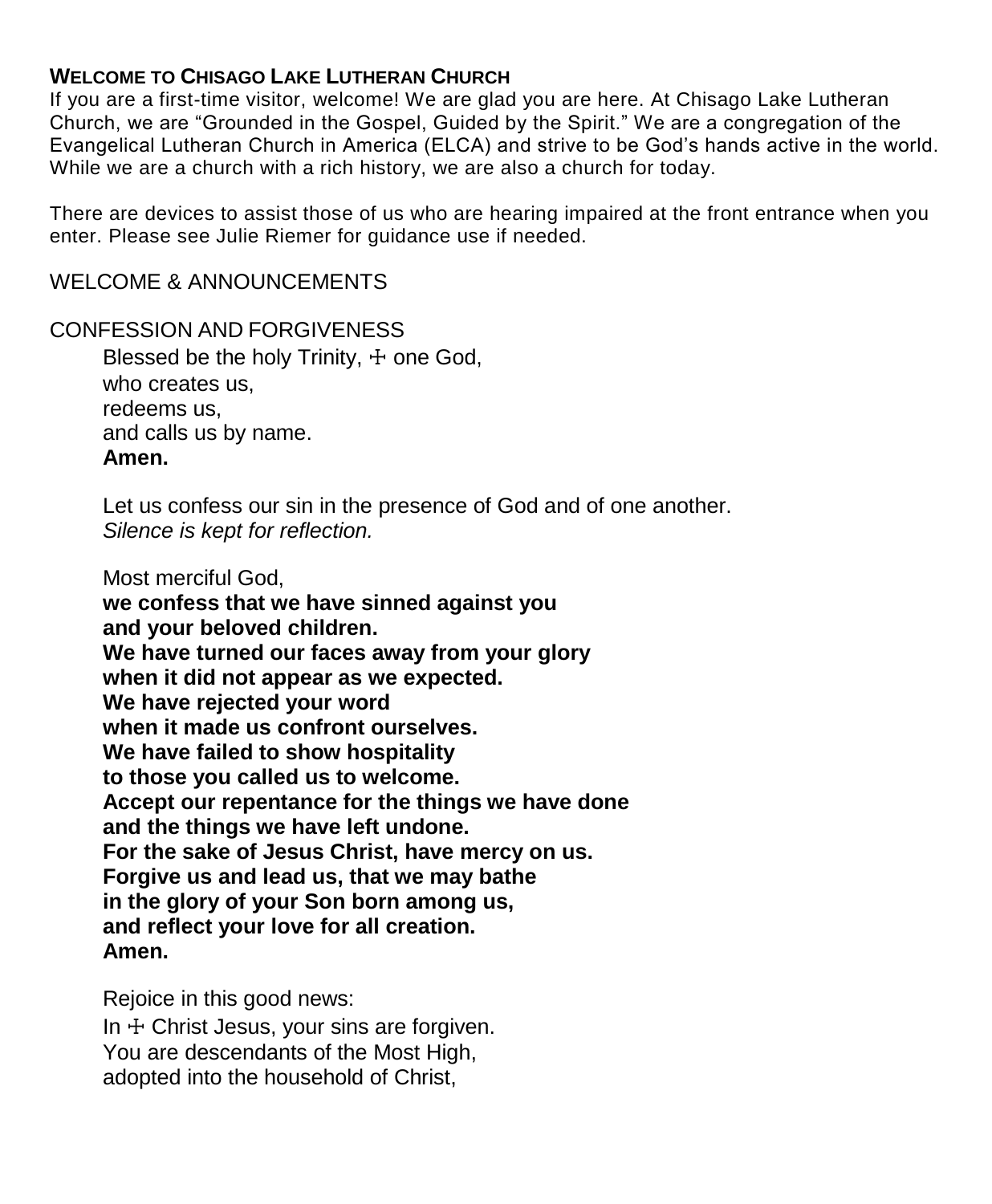and inheritors of eternal life. Live as freed and forgiven children of God. **Amen.**

GATHERING HYMN *"Oh, for a Thousand Tongues to Sing"* ELW #886, Vv. 1,2,4

#### GREETING

The grace of our Lord Jesus Christ, the love of God, and the communion of the Holy Spirit be with you all.

## **And also with you.**

## PRAYER OF THE DAY

Blessed Lord God, you have caused the holy scriptures to be written for the nourishment of your people. Grant that we may hear them, read, mark, learn, and inwardly digest them, that, comforted by your promises, we may embrace and forever hold fast to the hope of eternal life, through your Son, Jesus Christ our Lord. **Amen.**

FIRST LESSON Nehemiah 8:1-3, 5-6, 8-10

<sup>1</sup>All the people [of Israel] gathered together into the square before the Water Gate. They told the scribe Ezra to bring the book of the law of Moses, which the LORD had given to Israel. <sup>2</sup>Accordingly, the priest Ezra brought the law before the assembly, both men and women and all who could hear with understanding. This was on the first day of the seventh month. <sup>3</sup>He read from it facing the square before the Water Gate from early morning until midday, in the presence of the men and the women and those who could understand; and the ears of all the people were attentive to the book of the law. <sup>5</sup>And Ezra opened the book in the sight of all the people, for he was standing above all the people; and when he opened it, all the people stood up. <sup>6</sup>Then Ezra blessed the LORD, the great God, and all the people answered, "Amen, Amen," lifting up their hands. Then they bowed their heads and worshiped the LORD with their faces to the ground. <sup>8</sup>So they read from the book, from the law of God, with interpretation. They gave the sense, so that the people understood the reading.

<sup>9</sup>And Nehemiah, who was the governor, and Ezra the priest and scribe, and the Levites who taught the people said to all the people, "This day is holy to the LORD your God; do not mourn or weep." For all the people wept when they heard the words of the law. <sup>10</sup>Then he said to them, "Go your way, eat the fat and drink sweet wine and send portions of them to those for whom nothing is prepared, for this day is holy to our LORD; and do not be grieved, for the joy of the LORD is your strength."

The word of the Lord. **Thanks be to God.**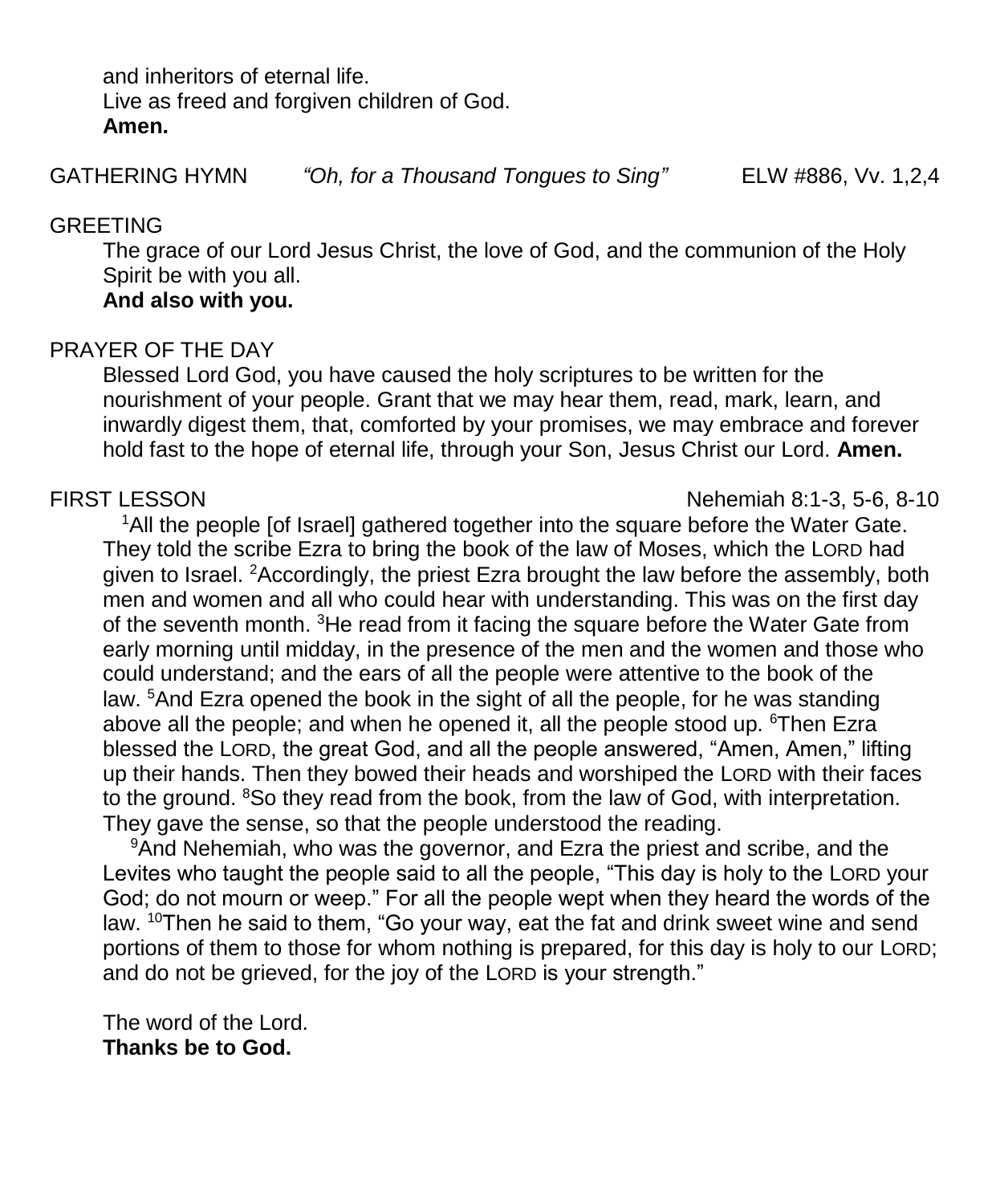#### SECOND LESSON **1** Corinthians 12:12-31a

 $12$ For just as the body is one and has many members, and all the members of the body, though many, are one body, so it is with Christ. <sup>13</sup>For in the one Spirit we were all baptized into one body—Jews or Greeks, slaves or free—and we were all made to drink of one Spirit.

 $14$ Indeed, the body does not consist of one member but of many.  $15$ If the foot would say, "Because I am not a hand, I do not belong to the body," that would not make it any less a part of the body. <sup>16</sup>And if the ear would say, "Because I am not an eye, I do not belong to the body," that would not make it any less a part of the body.  $17$  If the whole body were an eye, where would the hearing be? If the whole body were hearing, where would the sense of smell be? <sup>18</sup>But as it is, God arranged the members in the body, each one of them, as he chose. <sup>19</sup>If all were a single member, where would the body be?  $20$ As it is, there are many members, yet one body.  $21$ The eye cannot say to the hand, "I have no need of you," nor again the head to the feet, "I have no need of you." <sup>22</sup>On the contrary, the members of the body that seem to be weaker are indispensable, <sup>23</sup>and those members of the body that we think less honorable we clothe with greater honor, and our less respectable members are treated with greater respect; <sup>24</sup>whereas our more respectable members do not need this. But God has so arranged the body, giving the greater honor to the inferior member, <sup>25</sup>that there may be no dissension within the body, but the members may have the same care for one another. <sup>26</sup>If one member suffers, all suffer together with it; if one member is honored, all rejoice together with it.

 $27$ Now you are the body of Christ and individually members of it.  $28$ And God has appointed in the church first apostles, second prophets, third teachers; then deeds of power, then gifts of healing, forms of assistance, forms of leadership, various kinds of tongues. <sup>29</sup>Are all apostles? Are all prophets? Are all teachers? Do all work miracles? <sup>30</sup>Do all possess gifts of healing? Do all speak in tongues? Do all interpret? <sup>31a</sup>But strive for the greater gifts.

The word of the Lord. **Thanks be to God.**

#### THE GOSPEL And the set of the set of the set of the set of the set of the set of the set of the set of the set of the set of the set of the set of the set of the set of the set of the set of the set of the set of the set o

<sup>14</sup>Then Jesus, filled with the power of the Spirit, returned to Galilee, and a report about him spread through all the surrounding country. <sup>15</sup>He began to teach in their synagogues and was praised by everyone.

 $16$ When he came to Nazareth, where he had been brought up, he went to the synagogue on the sabbath day, as was his custom. He stood up to read,  $17$  and the scroll of the prophet Isaiah was given to him. He unrolled the scroll and found the place where it was written: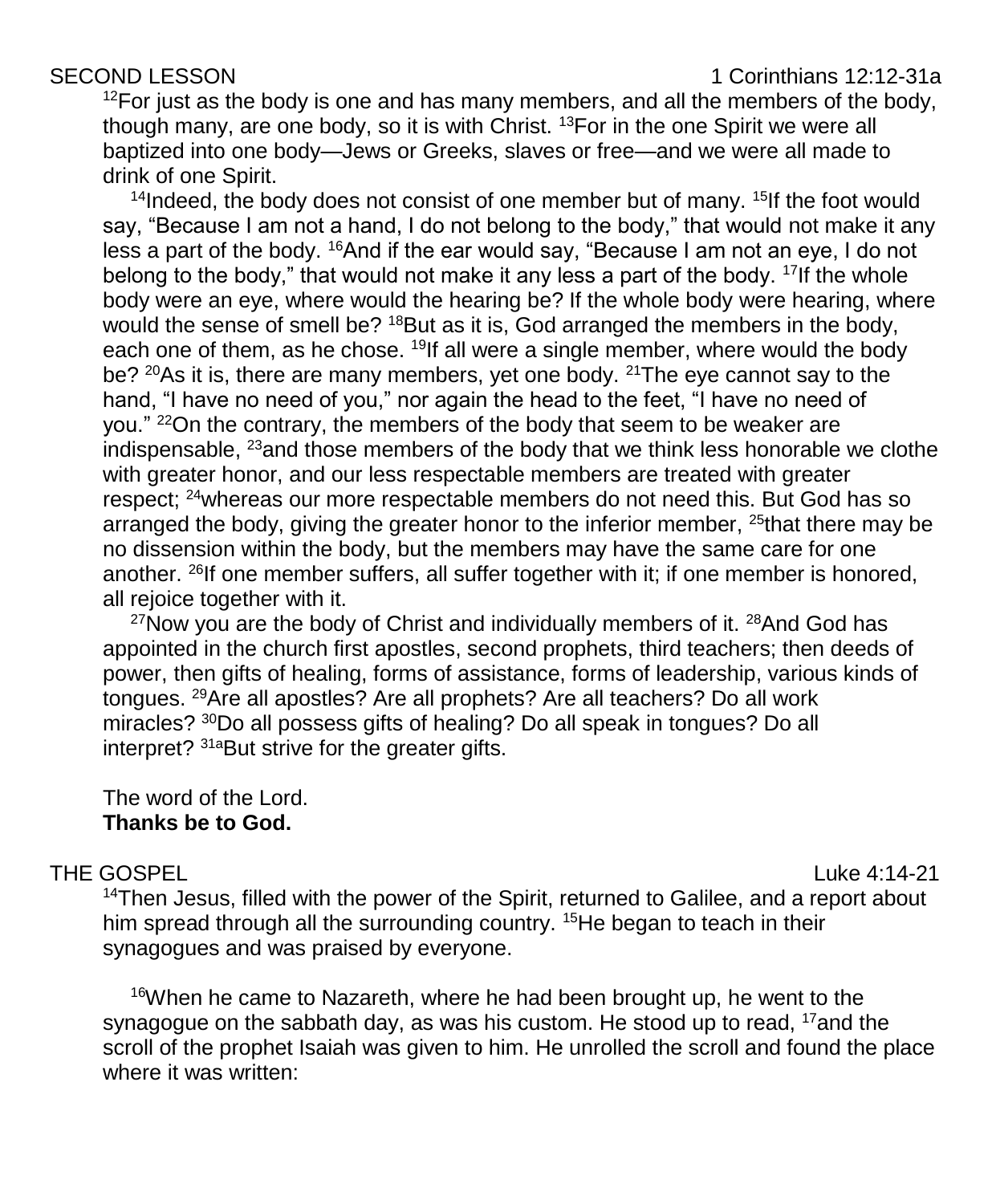18"The Spirit of the Lord is upon me, because he has anointed me to bring good news to the poor. He has sent me to proclaim release to the captives and recovery of sight to the blind, to let the oppressed go free,  $19$ to proclaim the year of the Lord's favor."  $20$ And he rolled up the scroll, gave it back to the attendant, and sat down. The eyes of all in the synagogue were fixed on him.  $21$ Then he began to say to them, "Today this scripture has been fulfilled in your hearing." *RESPONSE:* The Gospel of our Lord. **Thanks be to God.** CHILDREN'S WORD **Stacy Johnson** SERMON **Pastor Steve Cruys Pastor Steve Cruys Pastor Steve Cruys** HYMN OF THE DAY *"Hark, the Glad Sound!"* ELW #239, Vv. 1,3,4 THE PRAYERS OF THE PEOPLE Lord in your mercy, **Hear our prayer.** SPECIAL MUSIC DURING OFFERING *"I Then Shall Live"* Sheila Brom & Cole Riemer OFFERING – Meditation & Generosity

> *You are invited to give to Chisago Lake Lutheran online at: <https://www.chisagolakelutheran.org/online-giving.html>*

*You can also send your offering to the church: 1 Summit Ave, PO Box 175 Center City, MN 55012*

### OFFERING PRAYER

Jesus, Bread of life, you have set this table with your very self, and called us to the feast of plenty. Gather what has been sown among us, and strengthen us in this meal. Make us to be what we receive here, your body for the life of the world. **Amen.**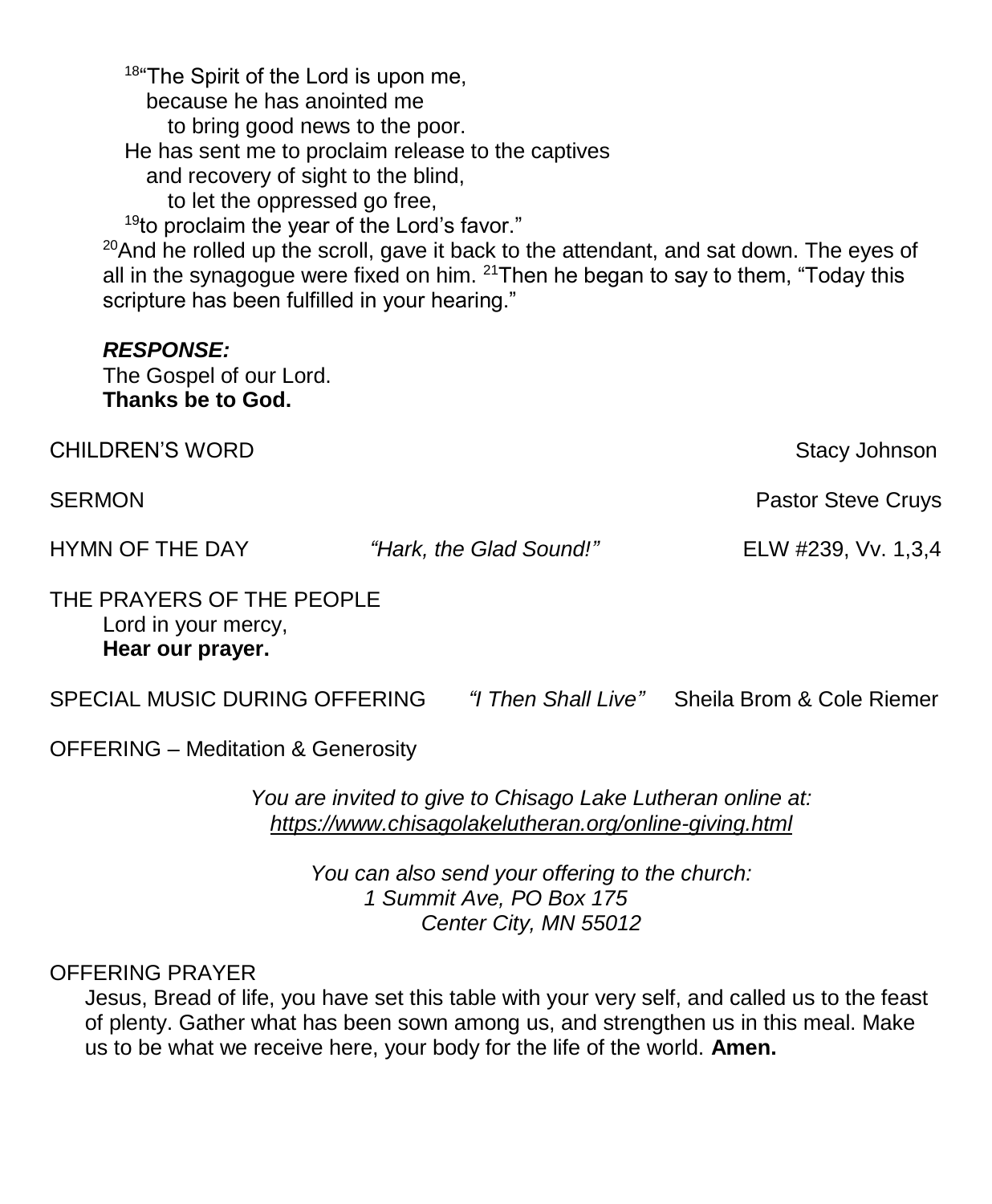THANKSGIVING AT THE TABLE The Lord be with you. **And also with you.** Lift up your hearts. **We lift them to the Lord.** Let us give thanks to the Lord our God. **It is right to give God thanks and praise.**

#### WORDS OF INSTITUTION

#### THE LORD'S PRAYER

**Our Father, who art in heaven, hallowed be thy name, thy kingdom come, thy will be done, on earth as it is in heaven. Give us this day our daily bread; and forgive us our trespasses, as we forgive those who trespass against us; and lead us not into temptation, but deliver us from evil. For thine is the kingdom, and the power, and the glory, forever and ever. Amen.**

#### **Distribution**

*You are invited to share the bread and the wine using the individually wrapped wafers and grape juice. Please discard the cups as you leave the sanctuary.*

#### COMMUNION PRAYER

Jesus, Bread of life, we have received from your table more than we could ever ask. As you have nourished us in this meal, now strengthen us to love the world with your own life. In your name we pray. **Amen.**

#### BLESSING

The God, who leads you in pathways of righteousness, who rejoices over you, and who calls you by name, ☩ bless your going out and your coming in, today and forever. **Amen.**

SENDING SONG *"What a Fellowship, What a Joy Divine"* ELW #774, Vv. 1,2,3

#### DISMISSAL

Go in peace. You are the body of Christ. **Thanks be to God.**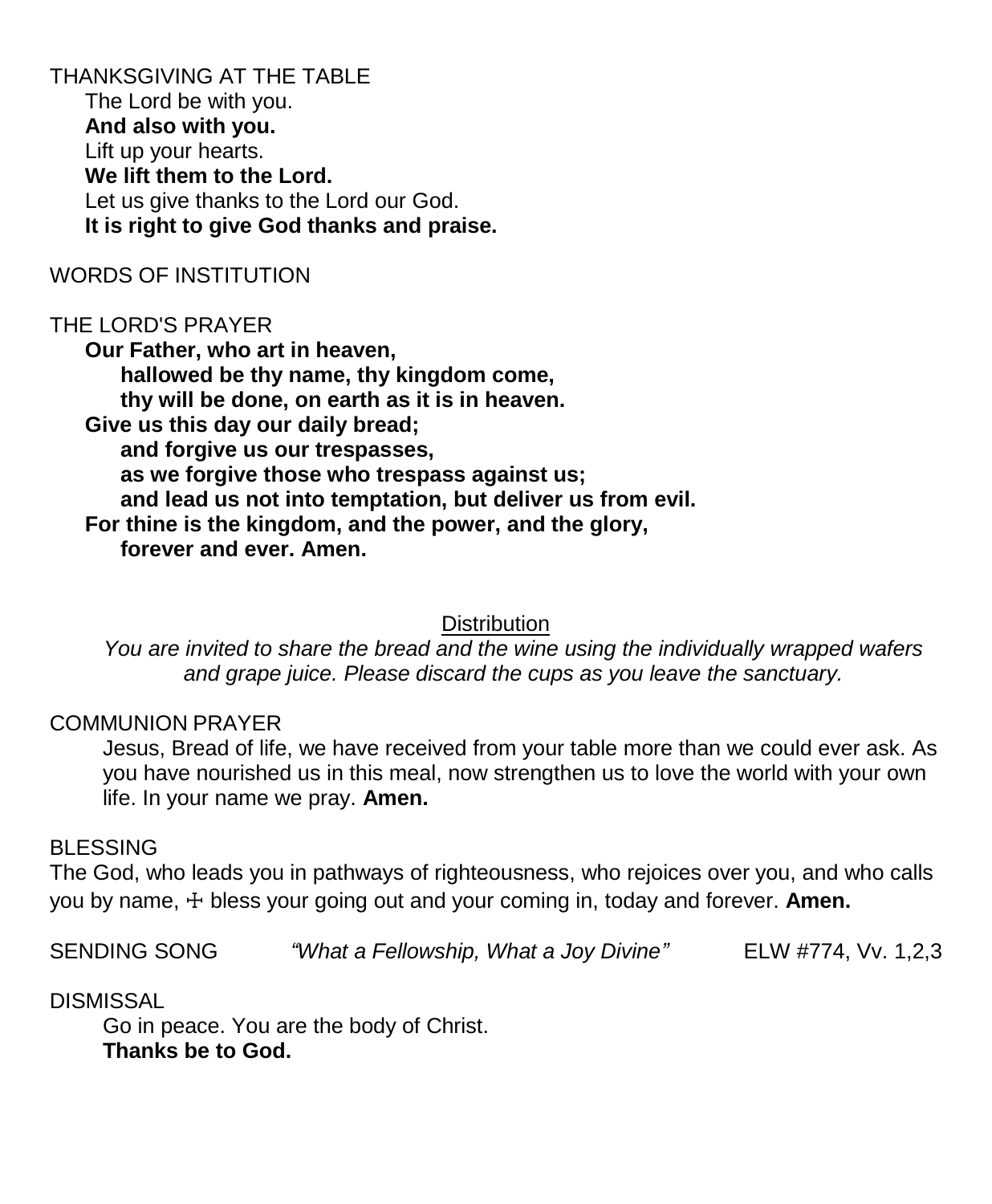*Get a 2nd dose of this service by watching local Channel 10 (CLTV) on Sundays. At 10 am you'll see last week's service and at 6 pm, you'll see this week's service.*

# WORSHIP ASSISTANTS

Cantor: Sheila Brom Coffee Server: Marlee Eret Greeter: Jerry Vitalis Online Video Operator: Brayden Bresnahan Pianist/Organist: Julie Riemer Reader: Debbie Hall Usher: Debbie Hall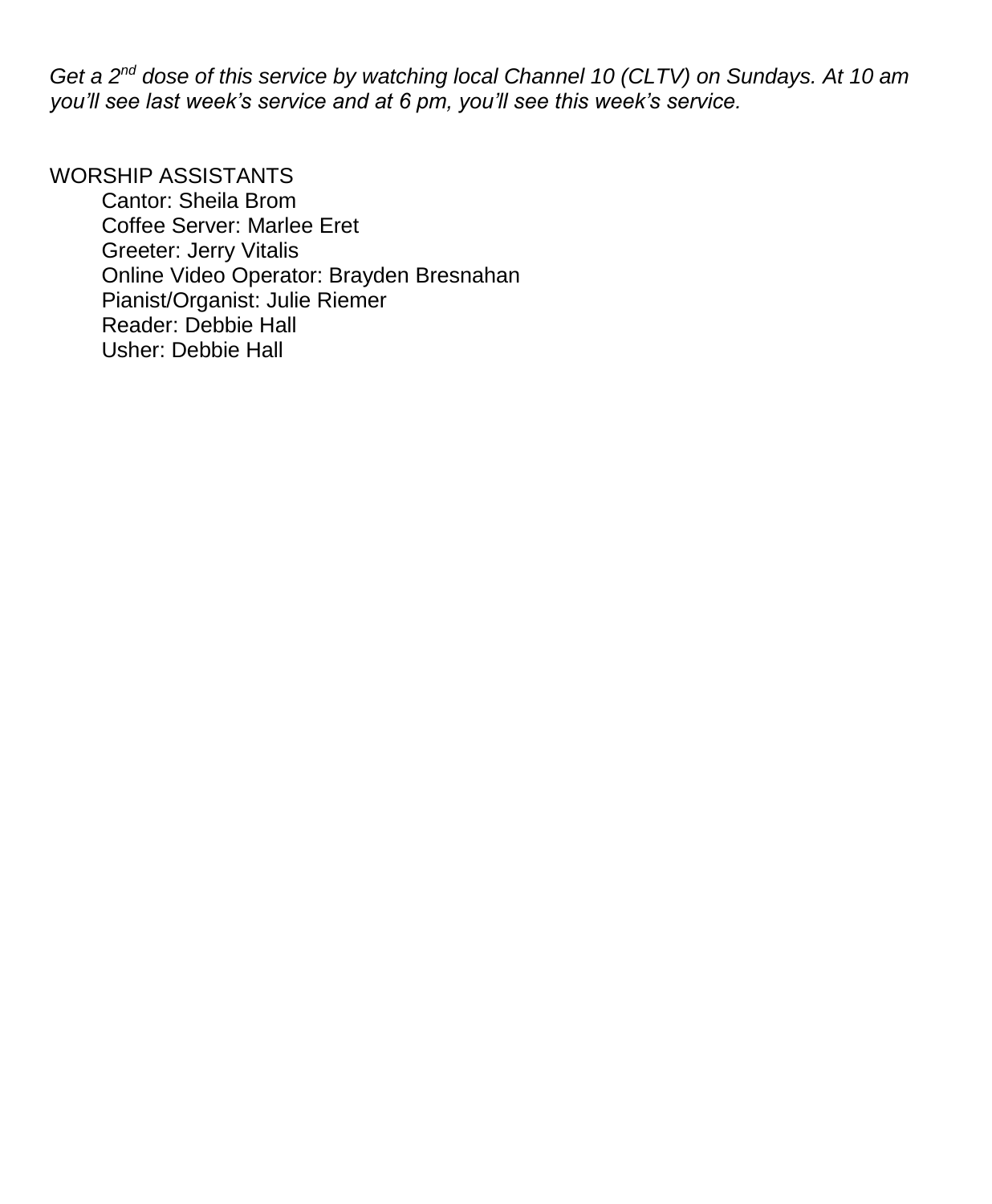# **ANNOUNCEMENTS**

# **The 168th Annual Business Meeting of Chisago Lake Lutheran will be Sunday, January 30th, 2022 at 10:00 AM in the Fellowship Hall or by Zoom.**

Every member who has been confirmed is encouraged to attend this important event in the church's year. We will be voting for members of the Church Council, the Memorial, Mission and Ministry Committee and the Personnel Committee. It is also the time to vote on the 2022 budget. Please set this time aside on your calendar and come and help plan the year ahead.

Those attending the Annual Meeting in-person will be treated to brunch. \*\*\* Please contact Bridget at 651.257.6300 or [office@chisagolakelutheran.org](mailto:office@chisagolakelutheran.org) by Wednesday, January 26<sup>th</sup> so we know how many to plan for brunch.\*\*\* To date, 3 people have responded yes.

# **We Need You!**

At the Annual Meeting on Jan 30<sup>th</sup>, Council members will be elected to serve in roles of leadership, as well as members for our Personnel and 3M Committees. These leaders make important decisions regarding the operations and MISSION of our church.

Our constitution allows for up to 15 members on the Church Council, each serving up to two 3-year terms. If you would like to serve the Lord in this way, we would welcome your voice and leadership! If you are interested, please contact the church office or Dave Reed at 651- 257-6870. We need your participation!

**ZOOM Expertise Needed!** We are looking for 1-2 people who would be willing to assist with making sure the Zoom portion of the Annual Meeting goes smoothly. If you are able to attend in person and help out, please contact Pastor Steve or the church office as soon as possible.

# **Thank You to Everyone Who Has Returned Their Statement of Intent for 2022!**

Your continued commitment, support and care for God's ministry through CLLC is a gift! You can still mail your card to the church, email your response to the church office, or fill out the secure form on the website. We celebrate that:

- 58 people/families have returned their faithful intents for 2022
- 9 of these have increased their giving from what they gave in 2021
- 4 people/families have returned intent cards who have not done if the past
- The commitments received to date total **\$157,363.56**

Compare this to last year's numbers at this same time of year:

- 100 people/families have returned their faithful intents for 2021
- 37 of these have increased their giving from what they gave in 2020
- 15 people/families have returned intent cards who have not done if the past
- The commitments received to date total **\$274,007.56**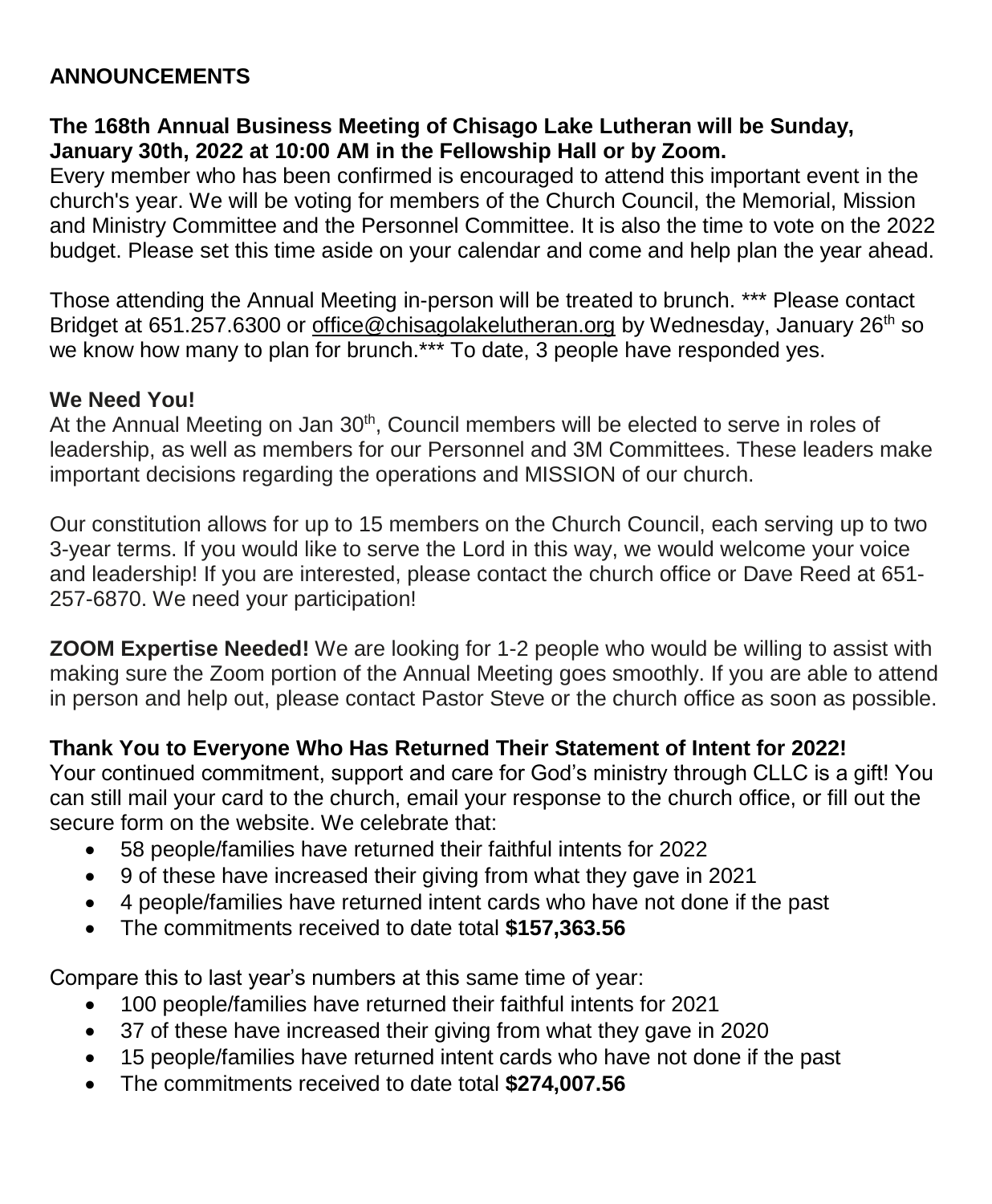**Grumpy Old Men Service** The decision has been made to have a 2022 GOM service in the summertime instead of this winter due to a number of challenges. The summer service may coincide with the Center City Days celebration. If you are interested in helping with planning and participating in this service, please contact the church office.

**A Huge THANK YOU to Louise Angrimson**! Louise graciously came out of retirement to help assist Pastor Steve and train Bridget in September when they were both new to CLLC. Her last day was January  $15<sup>th</sup>$  and she will continue to assist on an as needed basis. Her expertise and knowledge have been invaluable in keeping the church running smoothly and we are very grateful to her!

**2021 Bazaar Update:** Thank you to everyone who participated in another successful year! The Bakery made \$1400, the Kitchen (cinnamon rolls & sloppy joes) made \$1300, the Raffle took in \$900 and over \$1200 was made from Sponsorship Ads. Total profit to the church's General Fund is \$6,130.

**Christmas Poinsettias** Lisa & Steve Sontag donated two poinsettias in loving memory of Bobby Sontag and Sara Schmitt and Cherol Young donated two poinsettias in loving memory of Darwin and Lois Berglund.

**The CLLC Quilting Group** is meeting on Mondays. This **Monday, January 24th**, we will be **packing newborn kits**. Bring a sack lunch and meet in the Undercroft from 9 AM to 2 PM. All are welcome to help out & join us! Contact Pat Williams at 651-257-3140 with questions.

**Pray & Play on Monday, January 24th at CLLC** All 4 year olds through Grade 5 are invited to sign up for an "Olympic Training" Pray & Play from 9 AM to 2 PM. There is no cost for this event thanks to a Thrivent Member helping us out. Bring your own lunch (snacks provided), items for the Food Shelf, a mask, and outdoor winter attire for sledding. For more information or to volunteer, please email Stacy at youth.family@chisagolakelutheran.org.

# **A New** *Gather* **Bible Study Begins This Month!**

The Kingdom of God, written by the Rev. Dr. Mark Allan Powell, will help us explore how to interpret Jesus' references to "the kingdom of God (or heaven)." We will consider whether biblical passages refer to the present or to the future or to both. There are three different ways to participate in this study prepared for Women of the ELCA:

1) Via Zoom on Tuesday, January  $25<sup>th</sup>$  from 1:30-3:00 pm. Contact Bonnie Anderson at [brinkanderson@gmail.com](mailto:brinkanderson@gmail.com) for the link.

2) In person at a time that works best for those who are interested. Contact Nancy Schoon at 651-303-9648.

3) On your own. Contact Barb Wikelius at [bjwikelius@gmail.com](mailto:bjwikelius@gmail.com) for info. about *Gather*  Magazine. New subscribers can receive their first year as a free gift from our WELCA unit.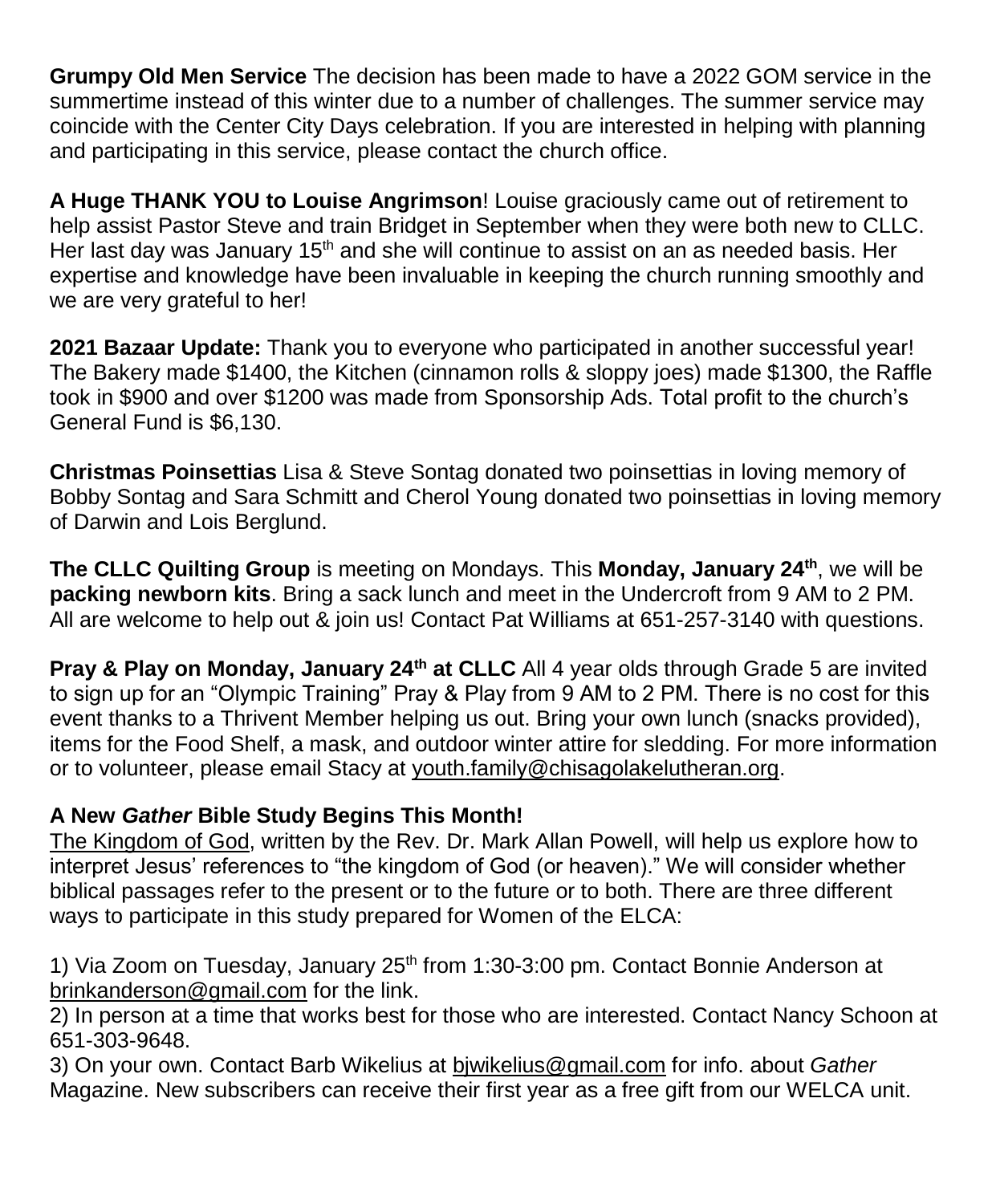# **What is the CLLC Book Club?**

We are a group of CLLC Christians who believe that all people are part of God's creation and that all people deserve justice. We seek to develop a deeper understanding about the injustices and experiences of our Black, Brown and Native brothers and sisters in Christ through reading books, watching videos, and having conversation with each other.

CLLC Book Club will finish reading Braiding Sweetgrass by Robin Wall Kimmerer for our next meeting on Monday, January 31, 2022 at 7 p.m. via Zoom. We will also work on a land acknowledgment statement. If you'd like to meet with us, please contact Bonnie Anderson, [brinkanderson@gmail.com](mailto:brinkanderson@gmail.com) or 651-257-2467.

# **Lasagna Fundraiser Pick Up Dinner on Saturday, Feb. 12th from 4 pm to 6 pm**

The Youth & Youth Committee are doing a fundraiser for youth & summer camping experiences. This dinner will include lasagna, breadsticks, fruit cup & brownie and will be available for pickup from the upper level doors main entrance. Suggested donation is \$5/meal or \$20/family. Call or email the church office with your reservation by Wednesday, Feb. 9<sup>th</sup>. Meal delivery will be available for church members unable to pick up in person. This event is in conjunction with the "Celebration of the Lakes" taking place Feb. 10<sup>th</sup>-13<sup>th</sup>.

**The Beautiful New Praise Banners in the Sanctuary** were donated by Linnae Frans and family in memory of Ellis Frans.

**Veterans Coffee Talks** – *Zion Lutheran Church, Chisago City* – **2 nd Tuesday of every month from 9-10 AM** or *North Branch American Legion Post 85*, 6439 Elm St, North Branch, MN – **3 rd Tuesday of every Month 9-10 AM.** Meet other veterans, build friendships, listen to their experiences. Everyone is welcome.

# **Current Ways to Give**

Thank you for sharing your generosity with Chisago Lake Lutheran! You have continued to share what God's entrusted to you and we are grateful. There are various ways you can continue to give to CLLC:

- 1. Mail your envelope/check to the church office at 1 Summit Ave, PO Box 175, Center City, MN 55012
- 2. Or sign up for regular online giving through our partner company Vanco on the church [website.](https://www.eservicepayments.com/cgi-bin/Vanco_ver3.vps?appver3=wWsk24ZWJSTZKsGd1RMKlg0BDvsSG3VIWQCPJNNxD8upkiY7JlDavDsozUE7KG0nFx2NSo8LdUKGuGuF396vbUm5LNljBPNnBOEFTzKhxx-XHubq5Z7ap5JVmPErc4ZeYHCKCZhESjGNQmZ5B-6dx3x8KCRzq4DlLabxS1KshoM=&ver=3) It's secure, convenient, and assures your ability to give consistently to God's mission. [www.chisagolakelutheran.org](http://www.chisagolakelutheran.org/)